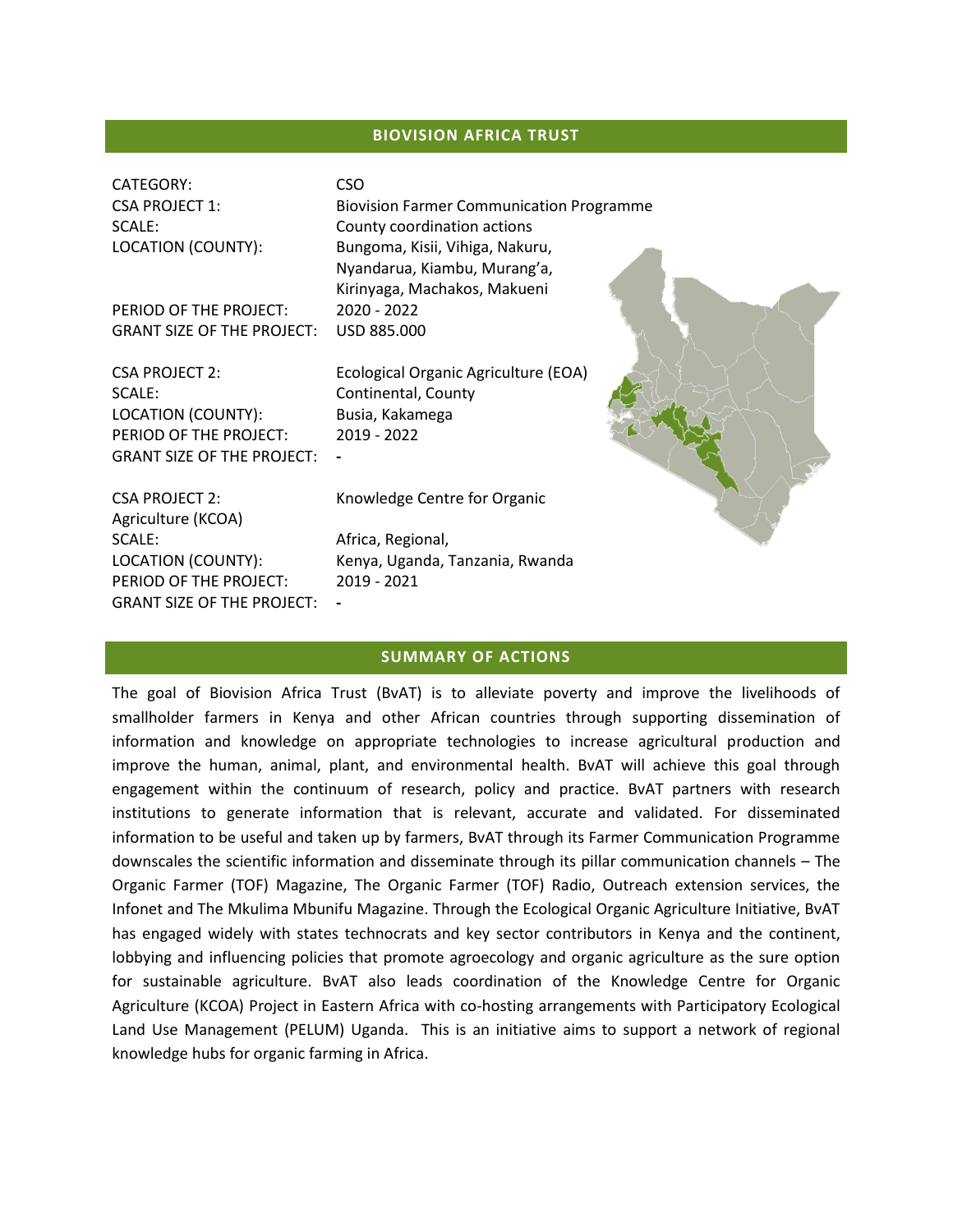Some of the Agroecology promoted practices promoted by BvAT are soil fertility management with emphasis on composting; soil and water conservation technologies, agroforestry and organic pest and disease control. BvAT also facilitates linkages with other organisations that provide support along the value chains, such as input suppliers, markets, processors, traders and consumers.

#### **CONTEXT**

A number of challenges affect scale up of ecological agriculture practices in Africa. Key among them is the absence of an enabling policy frameworks that support sustainable, resilient and productive farming systems. Investment in ecological organic agriculture is low. Institutional capacity amongst different actors also remains inadequate, coupled with absence of sufficient coordination and networking amongst stakeholders. Many gaps exist in research on ecological organic agriculture, leading to poor linkages with industries. Biovision Africa Trust therefore works with governments and other stakeholders in addressing the mentioned challenges.

### **OBJECTIVE**

Project 1: Farmer Communication Programme - To enhance economic, social and environmental livelihoods of smallholder farmers in East Africa through increased adoption of ecologically sustainable agriculture (ESA) by 2022.

Project 2: Ecological Organic Agriculture (EOA) - To Improve quality of life for farm Households (HH) resulting from mainstreaming EOA technologies and practices into agriculture systems.

Project 3: Knowledge Centre for Organic Agriculture - to introduce knowledge hubs successfully as an innovative strategy for promoting organic agriculture with actors in the regions of West, East, and Southern Africa.

### **PARTICIPATION IN KEY CLIMATE & AGRICULTURE NETWORKS**

The organisation is a member of the Kenya Organic Agriculture Network (KOAN)

| <b>INVOLVEMENT IN CSA</b>                           | <b>RELEVANCE OF CSA MSP TO WORK</b> |  |
|-----------------------------------------------------|-------------------------------------|--|
| Knowledge dissemination (education and<br>$\bullet$ | Information about CSA               |  |
| awareness creation)                                 | Networking                          |  |
| Technology transfer<br>$\bullet$                    | Learning and exchange               |  |
| Coordination and networking<br>$\bullet$            | Reporting and showcasing            |  |
|                                                     |                                     |  |

# Communication

- **RECOMMENDATION ON WAYS TO SUPPORT MSP**
- Dissemination of climate smart agriculture knowledge and technologies through multiple channels – print, audio, audio visual and web-based.
- Developing capacities of key actors involved in climate smart agriculture implementation.
- Participate in resource mobilization activities.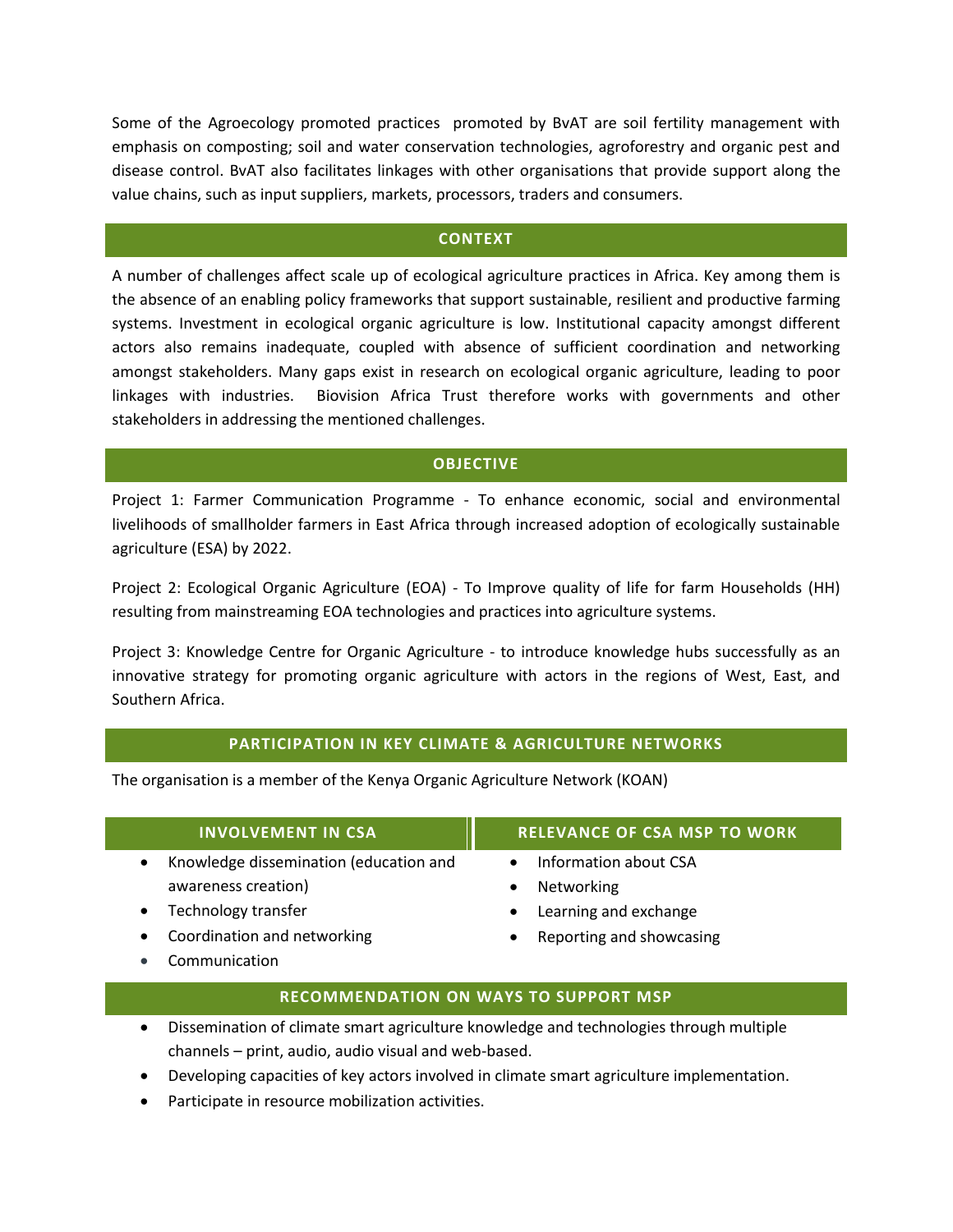| <b>KEY INTERVENTIONS</b>                                                 |                           |                                                                                                                              |  |  |
|--------------------------------------------------------------------------|---------------------------|------------------------------------------------------------------------------------------------------------------------------|--|--|
| Farm level (project 1 &2)                                                | Target (no of<br>farmers) | <b>Indicators monitored</b>                                                                                                  |  |  |
| Soil management                                                          | 3,800                     | Percentage increase in productivity<br>Percentage increase in income from farming                                            |  |  |
| Water conservation and<br>harvesting                                     | 3,800                     | Percentage increase in productivity                                                                                          |  |  |
| Kitchen garden establishment                                             | 3,800                     | Percentage improvement in family diet<br>diversity                                                                           |  |  |
| Farmer training on selected<br>value chains, as per County<br>priorities | 450                       | Percentage Improvement in access to<br>markets                                                                               |  |  |
| Agroforestry                                                             | 80                        | No. of trees incorporated in farmlands<br>No. of community nurseries established<br>Increased income from sale of seedlings. |  |  |
| Disease and pest management<br>(using organic methods and<br>inputs)     | 3,800                     | Percentage reduction in pest and disease<br>infestation<br>Percentage increase in use of natural pest<br>control             |  |  |

| Institution level (project 1,2 &3)                                                                                                      | Target (no of<br>stakeholders) | Indicators monitored                                               |
|-----------------------------------------------------------------------------------------------------------------------------------------|--------------------------------|--------------------------------------------------------------------|
| Video and online<br>documentation of success<br>stories and ecological<br>sustainable agriculture practices<br>for wider dissemination. |                                | Number of stories documented<br>Number of technologies documented. |
| Facilitating linkages to relevant<br>business development services<br>across the value chain.                                           |                                | Number of linkages established                                     |
| Supporting resource<br>mobilization for increased<br>funding to Agroecology                                                             |                                | Percentage increase in support (cash and<br>kind)                  |
| Establishing partnerships with<br>County governments for support<br>to Agroecology.                                                     |                                | Number of partnerships                                             |